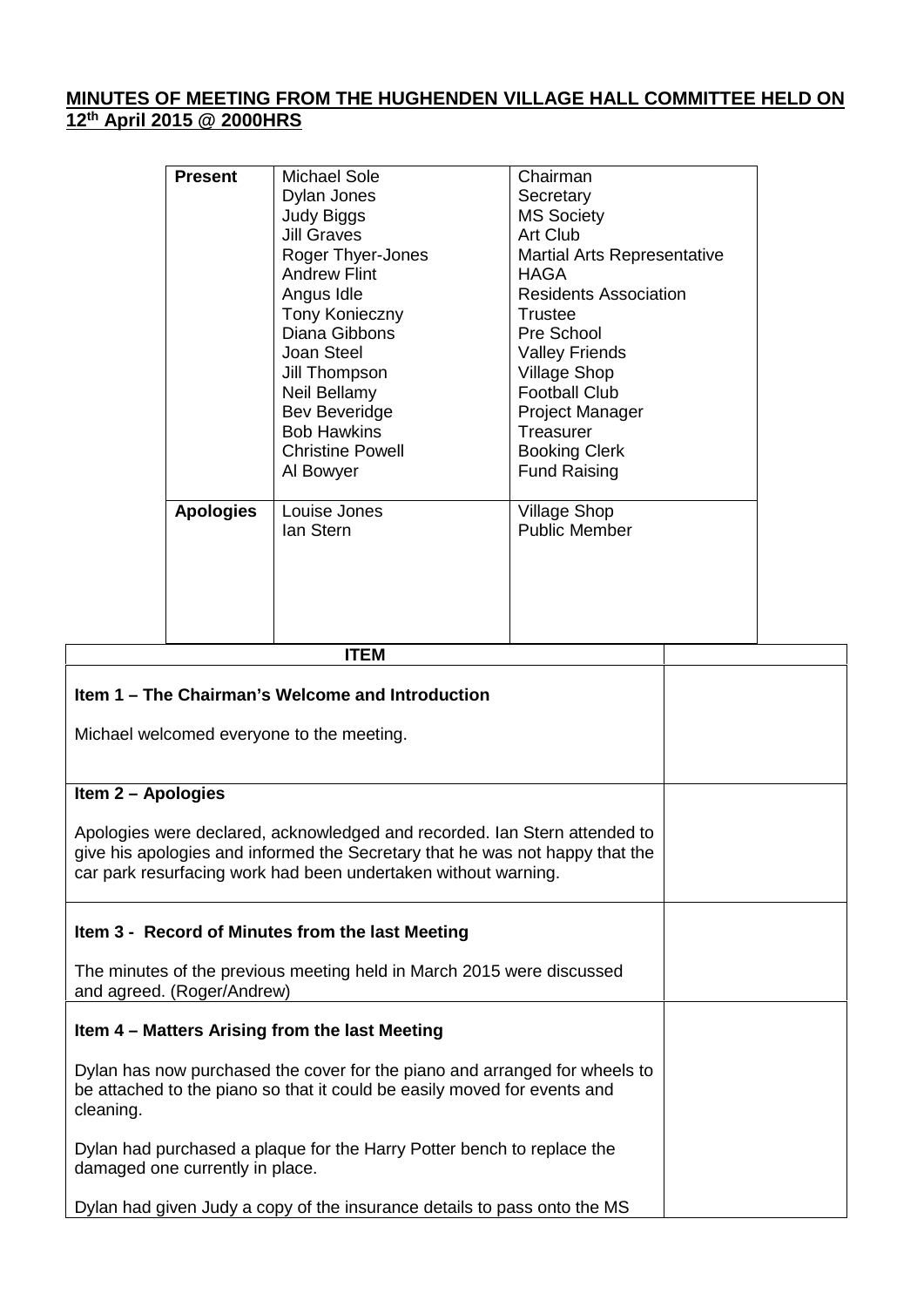Society as requested.

## **Item 5 – Chairman's Report**

Michael informed the committee that he continued to meet with Bev and third party organisations to gather ideas about modernising the hall. Michael will report back to the committee when the options are ready to be discussed.

Michael also informed the committee that since the last meeting he had taken the decision along with Bob and Dylan to repair the recurring pot hole to the entrance of the village hall car park.

## **Item 6 – Treasurers Report**

Bob's gave an overview of the months accounts. Grundons charges seem to have increased slightly and there was a large spend on the car park repair. Bev agreed to check with Grundons about the charging.

- Virgin Money £75,783.53
- CAF Bank £3,152.27
- Total **£78935.80**

# **Item 7 – Secretary's Report**

Dylan informed the committee that he had spoken to the WDC about the appeal against the rate charges for 2014. He was advised that any decision could take several months longer.

### **Item 8 – Maintenance Report**

Bev went through the following items:

Fire door fitted and awaiting a new handle -Completed Christine requires more key fobs – On order Water heater has been repaired - Completed

An outside tap had now been fitted outside the Gents toilets.

### **Item 9 – Booking Secretary's Report**

Christine advised that the booking were going well. There were some issues with the Thursday Art club not cleaning up after themselves. However, Christine has spoken with them and they plan to send in a working party to clean the floor and tables.

### **Item 10 – Fund Raising**

Al informed the committee that he was organising a Bingo night for the  $15<sup>th</sup>$ May 2015. The reserved date of the  $26<sup>th</sup>$  June would either be another bingo night or a horse racing event.

### **Item 11. Football Club**

Bev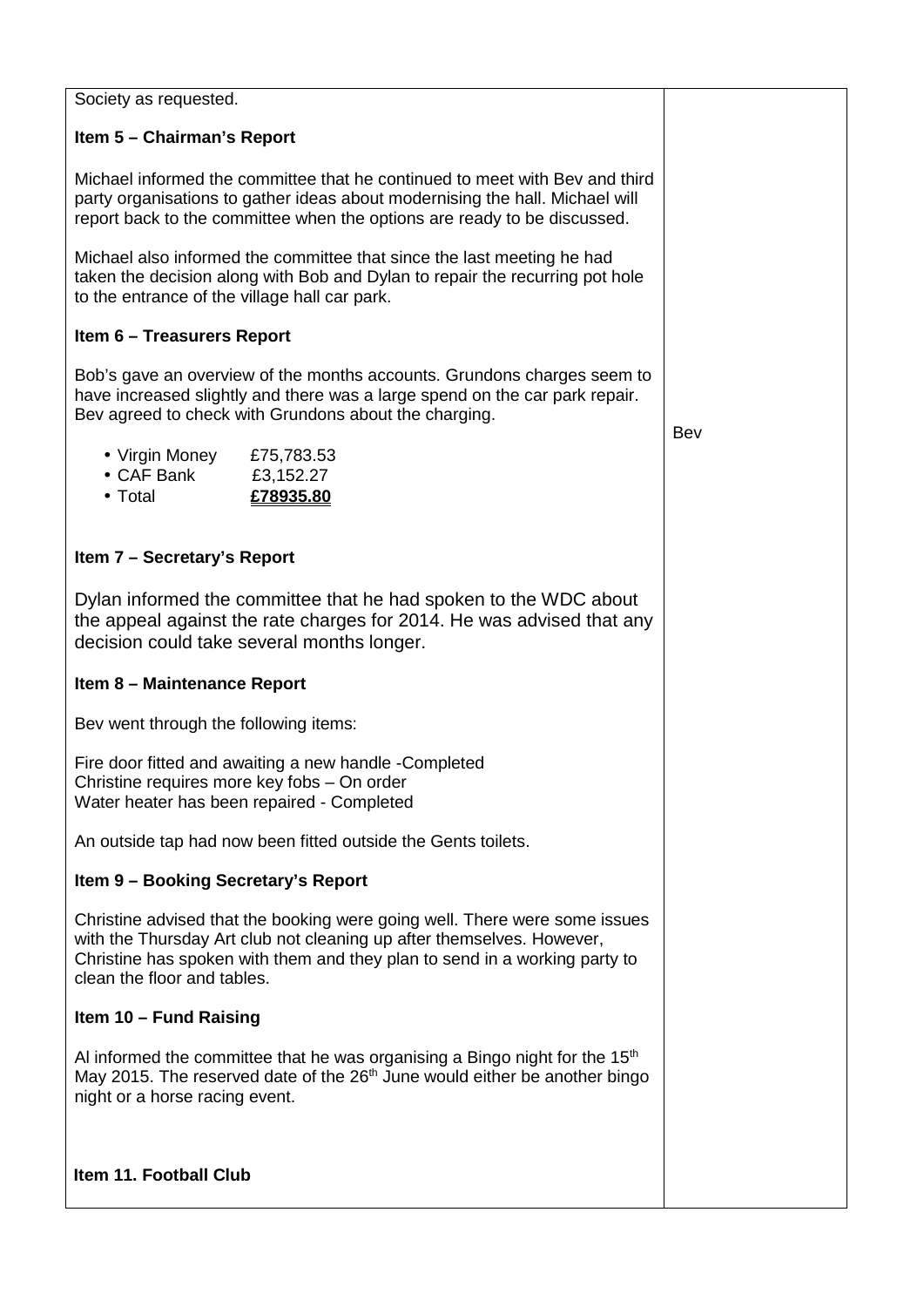| Neil updated the committee on the condition of the far football field and<br>informed the committee that the annual end of season Football club event<br>takes place on Sunday 7th June 2015.                                                                                                                                                                                                                                  |       |
|--------------------------------------------------------------------------------------------------------------------------------------------------------------------------------------------------------------------------------------------------------------------------------------------------------------------------------------------------------------------------------------------------------------------------------|-------|
| Item 12. Residents Association                                                                                                                                                                                                                                                                                                                                                                                                 |       |
| Angus informed the committee that a village 'fun' cricket event was being<br>organised on the 19 <sup>th</sup> July 2015 and will take place on the football field.<br>Christine warned that parking will be limited due to a large event in the halls.                                                                                                                                                                        |       |
| Item 13. Village Shop                                                                                                                                                                                                                                                                                                                                                                                                          |       |
| Jill informed the committee that The Cabin is very popular and is being<br>used daily by groups and individuals. The current volunteer numbers are<br>very low and this is putting pressure on the current staff. More volunteers are<br>required.                                                                                                                                                                             |       |
| Item 14. Any Other Business (AOB)                                                                                                                                                                                                                                                                                                                                                                                              |       |
| The following items were discussed as AOB:                                                                                                                                                                                                                                                                                                                                                                                     |       |
| Al informed the committee that the Residents Associations AGM would be<br>held in the hall on the 19 <sup>th</sup> May 2015.                                                                                                                                                                                                                                                                                                   |       |
| Tony highlighted that he had only one person interested from his attempt to<br>organise an Amateur Dramatics club.                                                                                                                                                                                                                                                                                                             |       |
| Bev highlighted that the Cabin may need an electrical certificate. Jill to<br>investigate.                                                                                                                                                                                                                                                                                                                                     | Jill  |
| Bev also informed the committee that the Parish Council were looking for<br>help in paying for more regular inspections of the playground equipment due<br>to new insurance requirements. Dylan is to speak with the Peter at the<br>Parish council to learn more about their requirements.                                                                                                                                    | Dylan |
| Joan suggested a village tapestry to decorate the Hall. Michael will add the<br>idea to the list.                                                                                                                                                                                                                                                                                                                              |       |
| Christine reminded everyone that the Theatre Group will be in the hall from<br>the 17 <sup>th</sup> May and will occupy the stage during the day. Christine was asked<br>to inform the Group that access to the under stage area will be required<br>during the day and the door was to be kept clear when the stage was not in<br>use.                                                                                        |       |
| Dylan informed the committee that an informal meeting had been held with<br>the RA, Football Club, Shop and Village Hall to discuss several village<br>projects that are being proposed. These are,<br>The Pavilion – revamping and extending the football club building to include<br>the shop and a coffee shop,<br>the cycle path from the Village Hall, across the King George V field to the<br>Hughenden Quarter,<br>and |       |
| An all-weather multi-use games area (MUGA) located near the end of the<br>football field.                                                                                                                                                                                                                                                                                                                                      |       |
| The discussions were exploratory at this stage and the Village Hall<br>management team were keen to be part of the decision making process.                                                                                                                                                                                                                                                                                    |       |